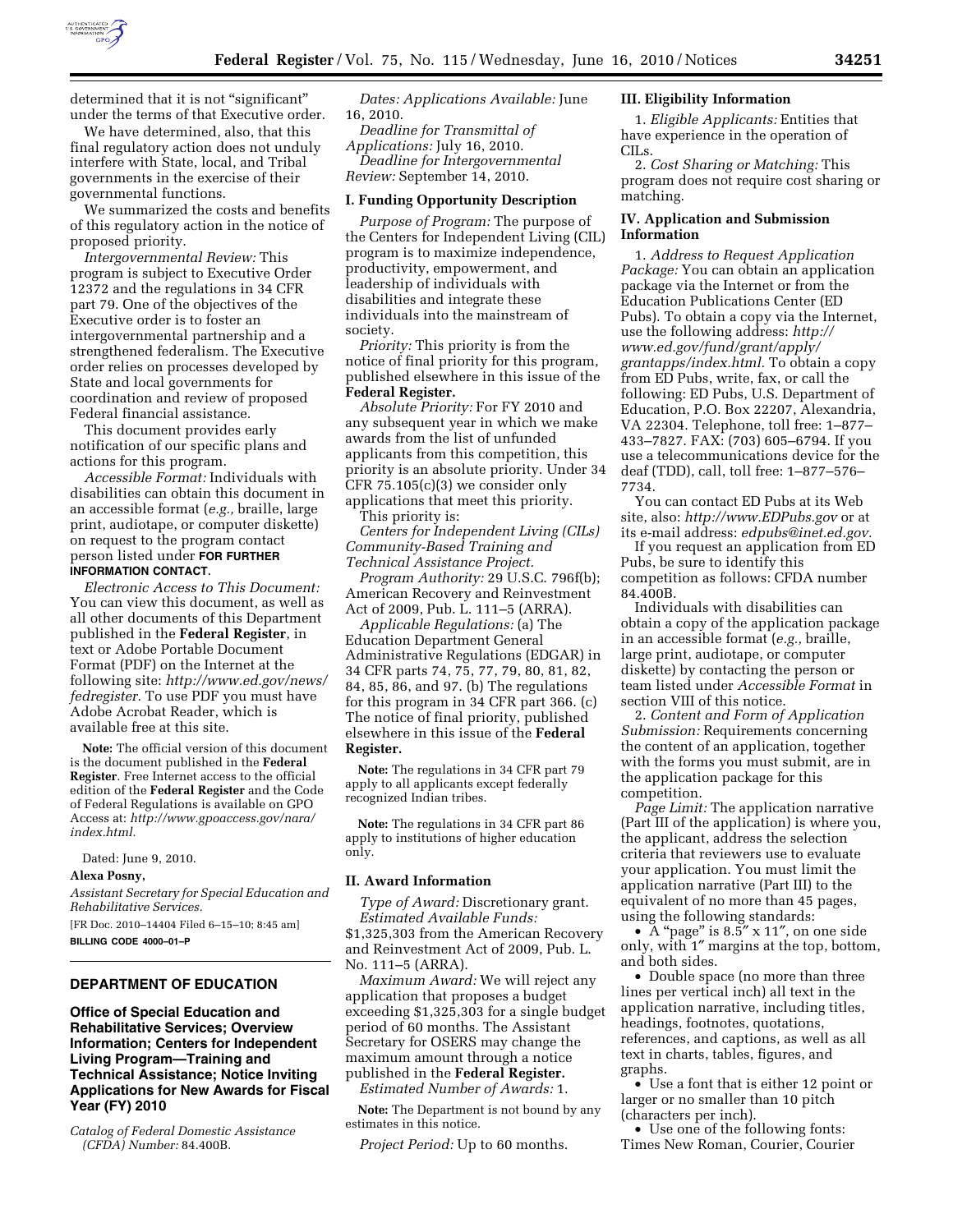New, or Arial. An application submitted in any other font (including Times Roman or Arial Narrow) will not be accepted.

The page limit does not apply to Part I, the cover sheet; Part II, the budget section, including the narrative budget justification; Part IV, the assurances and certifications; or the one-page abstract, the resumes, the bibliography, or the letters of support. However, the page limit does apply to all of the application narrative section (Part III).

We will reject your application if you exceed the page limit; or if you apply other standards and exceed the equivalent of the page limit.

3. *Submission Dates and Times:* 

*Applications Available:* June 16, 2010. *Deadline for Transmittal of Applications:* July 16, 2010.

Applications for grants under this competition must be submitted electronically using the Electronic Grant Application System (e-Application) accessible through the Department's e-Grants site. For information (including dates and times) about how to submit your application electronically, or in paper format by mail or hand delivery if you qualify for an exception to the electronic submission requirement, please refer to section IV.7. *Other Submission Requirements* of this notice.

We do not consider an application that does not comply with the deadline requirements.

Individuals with disabilities who need an accommodation or auxiliary aid in connection with the application process should contact the person listed under **FOR FURTHER INFORMATION CONTACT** in section VII of this notice. If the Department provides an accommodation or auxiliary aid to an individual with a disability in connection with the application process, the individual's application remains subject to all other requirements and limitations in this notice.

*Deadline for Intergovernmental Review:* September 14, 2010.

4. *Intergovernmental Review:* This program is subject to Executive Order 12372 and the regulations in 34 CFR part 79. Information about Intergovernmental Review of Federal Programs under Executive Order 12372 is in the application package for this competition.

5. *Funding Restrictions:* We reference regulations outlining funding restrictions in the *Applicable Regulations* section of this notice.

6. *Data Universal Numbering System Number, Taxpayer Identification Number, and Central Contractor Registry:* To do business with the

Department of Education, (1) You must have a Data Universal Numbering System (DUNS) number and a Taxpayer Identification Number (TIN); (2) you must register both of those numbers with the Central Contractor Registry (CCR), the Government's primary registrant database; and (3) you must provide those same numbers on your application.

You can obtain a DUNS number from Dun and Bradstreet. A DUNS number can be created within one business day.

If you are a corporate entity, agency, institution, or organization, you can obtain a TIN from the Internal Revenue Service. If you are an individual, you can obtain a TIN from the Internal Revenue Service or the Social Security Administration. If you need a new TIN, please allow 2–5 weeks for your TIN to become active.

The CCR registration process may take five or more business days to complete. If you are currently registered with the CCR, you may not need to make any changes. However, please make certain that the TIN associated with your DUNS number is correct. Also note that you will need to update your CCR registration on an annual basis. This may take three or more business days to complete.

7. *Other Submission Requirements:*  Applications for grants under this competition must be submitted electronically unless you qualify for an exception to this requirement in accordance with the instructions in this section.

a. *Electronic Submission of Applications.* 

Applications for grants under the Centers for Independent Living Program—Training and Technical Assistance—CFDA Number 84.400B must be submitted electronically using e-Application, accessible through the Department's e-Grants Web site at: *http://e-grants.ed.gov.* 

We will reject your application if you submit it in paper format unless, as described elsewhere in this section, you qualify for one of the exceptions to the electronic submission requirement *and*  submit, no later than two weeks before the application deadline date, a written statement to the Department that you qualify for one of these exceptions. Further information regarding calculation of the date that is two weeks before the application deadline date is provided later in this section under *Exception to Electronic Submission Requirement.* 

While completing your electronic application, you will be entering data online that will be saved into a database. You may not e-mail an

electronic copy of a grant application to us.

Please note the following:

• You must complete the electronic submission of your grant application by 4:30:00 p.m., Washington, DC time, on the application deadline date. E-Application will not accept an application for this competition after 4:30:00 p.m., Washington, DC time, on the application deadline date. Therefore, we strongly recommend that you do not wait until the application deadline date to begin the application process.

• The hours of operation of the e-Grants Web site are 6:00 a.m. Monday until 7:00 p.m. Wednesday; and 6:00 a.m. Thursday until 8:00 p.m. Sunday, Washington, DC time. Please note that, because of maintenance, the system is unavailable between 8:00 p.m. on Sundays and 6:00 a.m. on Mondays, and between 7:00 p.m. on Wednesdays and 6:00 a.m. on Thursdays, Washington, DC time. Any modifications to these hours are posted on the e-Grants Web site.

• You will not receive additional point value because you submit your application in electronic format, nor will we penalize you if you qualify for an exception to the electronic submission requirement, as described elsewhere in this section, and submit your application in paper format.

• You must submit all documents electronically, including all information you typically provide on the following forms: The Application for Federal Assistance (SF 424), the Department of Education Supplemental Information for SF 424, Budget Information—Non-Construction Programs (ED 524), and all necessary assurances and certifications. You must attach any narrative sections of your application as files in a .DOC (document), .RTF (rich text), or .PDF (Portable Document) format. If you upload a file type other than the three file types specified in this paragraph or submit a password protected file, we will not review that material.

• Your electronic application must comply with any page limit requirements described in this notice.

• Prior to submitting your electronic application, you may wish to print a copy of it for your records.

• After you electronically submit your application, you will receive an automatic acknowledgment that will include a PR/Award number (an identifying number unique to your application).

• Within three working days after submitting your electronic application, fax a signed copy of the SF 424 to the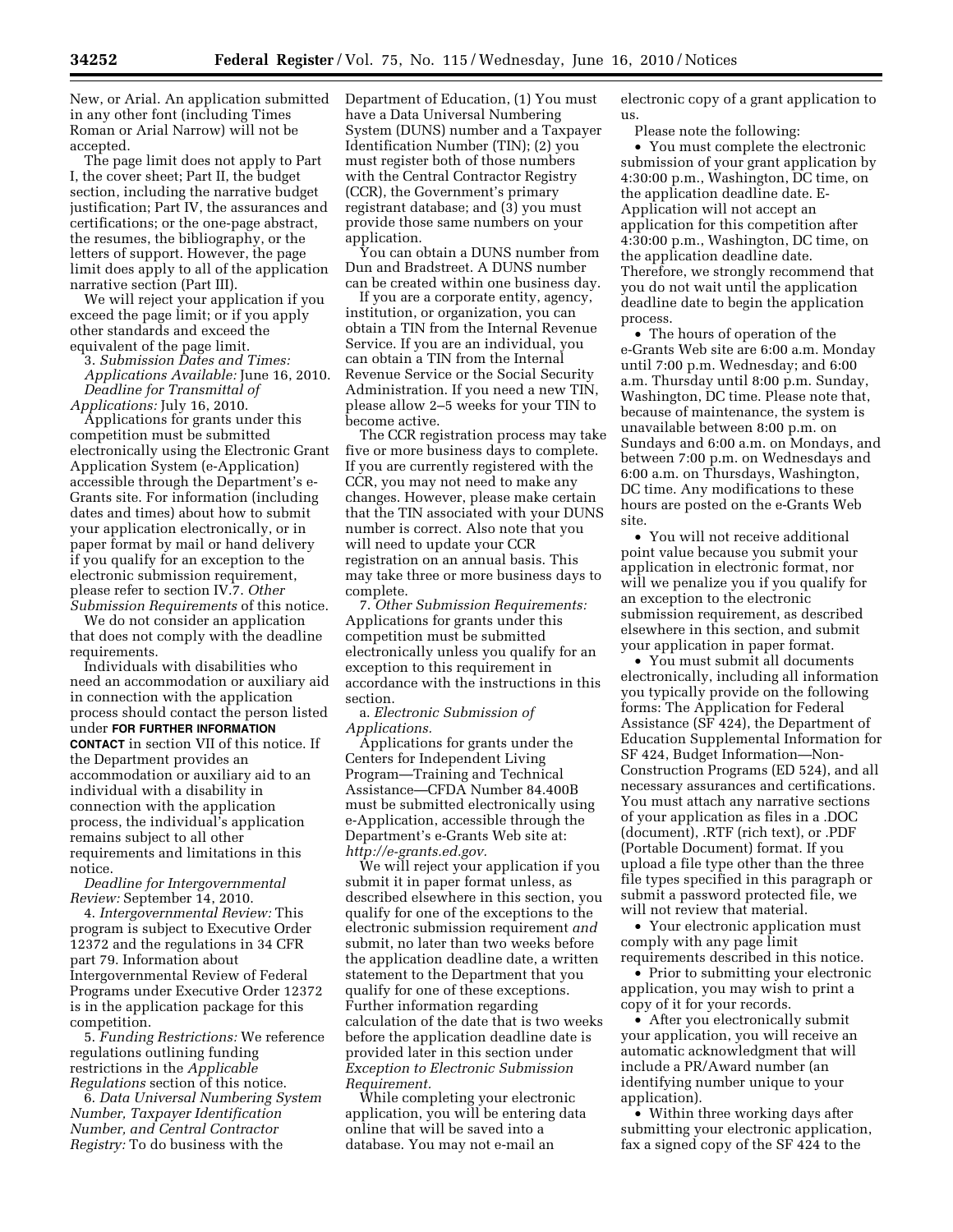Application Control Center after following these steps:

(1) Print SF 424 from e-Application. (2) The applicant's Authorizing

Representative must sign this form. (3) Place the PR/Award number in the upper right hand corner of the hard-

copy signature page of the SF 424. (4) Fax the signed SF 424 to the Application Control Center at (202)

245–6272. • We may request that you provide us original signatures on other forms at a

later date. *Application Deadline Date Extension in Case of e-Application Unavailability:*  If you are prevented from electronically submitting your application on the application deadline date because e-Application is unavailable, we will grant you an extension of one business day to enable you to transmit your application electronically, by mail, or by hand delivery. We will grant this extension if—

(1) You are a registered user of e-Application and you have initiated an electronic application for this competition; and

(2)(a) E-Application is unavailable for 60 minutes or more between the hours of 8:30 a.m. and 3:30 p.m., Washington, DC time, on the application deadline date; or

(b) E-Application is unavailable for any period of time between 3:30 p.m. and 4:30:00 p.m., Washington, DC time, on the application deadline date.

We must acknowledge and confirm these periods of unavailability before granting you an extension. To request this extension or to confirm our acknowledgment of any system unavailability, you may contact either (1) the person listed elsewhere in this notice under *For Further Information Contact* (*see* VII. Agency Contact) or (2) the e-Grants help desk at 1–888–336– 8930. If e-Application is unavailable due to technical problems with the system and, therefore, the application deadline is extended, an e-mail will be sent to all registered users who have initiated an e-Application. Extensions referred to in this section apply only to the unavailability of e-Application.

*Exception to Electronic Submission Requirement:* You qualify for an exception to the electronic submission requirement, and may submit your application in paper format, if you are unable to submit an application through e-Application because—

• You do not have access to the Internet; or

• You do not have the capacity to upload large documents to e-Application; and

• No later than two weeks before the application deadline date (14 calendar days or, if the fourteenth calendar day before the application deadline date falls on a Federal holiday, the next business day following the Federal holiday), you mail or fax a written statement to the Department, explaining which of the two grounds for an exception prevents you from using the Internet to submit your application. If you mail your written statement to the Department, it must be postmarked no later than two weeks before the application deadline date. If you fax your written statement to the Department, we must receive the faxed statement no later than two weeks before the application deadline date.

Address and mail or fax your statement to: Sean Barrett, U.S. Department of Education, 400 Maryland Avenue, SW., Room 5016, Potomac Center Plaza (PCP), Washington, DC 20202–2800. FAX: (202) 245–7591.

Your paper application must be submitted in accordance with the mail or hand delivery instructions described in this notice.

b. *Submission of Paper Applications by Mail.* 

If you qualify for an exception to the electronic submission requirement, you may mail (through the U.S. Postal Service or a commercial carrier) your application to the Department. You must mail the original and two copies of your application, on or before the application deadline date, to the Department at the following address:

U.S. Department of Education, Application Control Center, Attention: (CFDA Number 84.400B), LBJ Basement Level 1, 400 Maryland Avenue, SW., Washington, DC 20202– 4260.

You must show proof of mailing consisting of one of the following: (1) A legibly dated U.S. Postal Service

postmark. (2) A legible mail receipt with the date of mailing stamped by the U.S. Postal Service.

(3) A dated shipping label, invoice, or receipt from a commercial carrier.

(4) Any other proof of mailing acceptable to the Secretary of the U.S. Department of Education.

If you mail your application through the U.S. Postal Service, we do not accept either of the following as proof of mailing:

(1) A private metered postmark. (2) A mail receipt that is not dated by the U.S. Postal Service.

If your application is postmarked after the application deadline date, we will not consider your application.

**Note:** The U.S. Postal Service does not uniformly provide a dated postmark. Before relying on this method, you should check with your local post office.

c. *Submission of Paper Applications by Hand Delivery.* 

If you qualify for an exception to the electronic submission requirement, you (or a courier service) may deliver your paper application to the Department by hand. You must deliver the original and two copies of your application, by hand, on or before the application deadline date, to the Department at the following address:

U.S. Department of Education, Application Control Center, Attention: (CFDA Number 84.400B), 550 12th Street, SW., Room 7041, Potomac Center Plaza, Washington, DC 20202–4260.

The Application Control Center accepts hand deliveries daily between 8:00 a.m. and 4:30:00 p.m., Washington, DC time, except Saturdays, Sundays, and Federal holidays.

**Note for Mail or Hand Delivery of Paper Applications:** If you mail or hand deliver your application to the Department—

(1) You must indicate on the envelope and—if not provided by the Department—in Item 11 of the SF 424 the CFDA number, including suffix letter, if any, of the competition under which you are submitting your application; and

(2) The Application Control Center will mail to you a notification of receipt of your grant application. If you do not receive this grant notification within 15 business days from the application deadline date, you should call the U.S. Department of Education Application Control Center at (202) 245– 6288.

### **V. Application Review Information**

*Selection Criteria:* The selection criteria for this competition are from 34 CFR 366.15 and are listed in the application package.

#### **VI. Award Administration Information**

1. *Award Notices:* If your application is successful, we notify your U.S. Representative and U.S. Senators and send you a Grant Award Notification (GAN). We may notify you informally, also.

If your application is not evaluated or not selected for funding, we notify you.

2. *Administrative and National Policy Requirements:* We identify administrative and national policy requirements in the application package and reference these and other requirements in the *Applicable Regulations* section of this notice.

We reference the regulations outlining the terms and conditions of an award in the *Applicable Regulations* section of